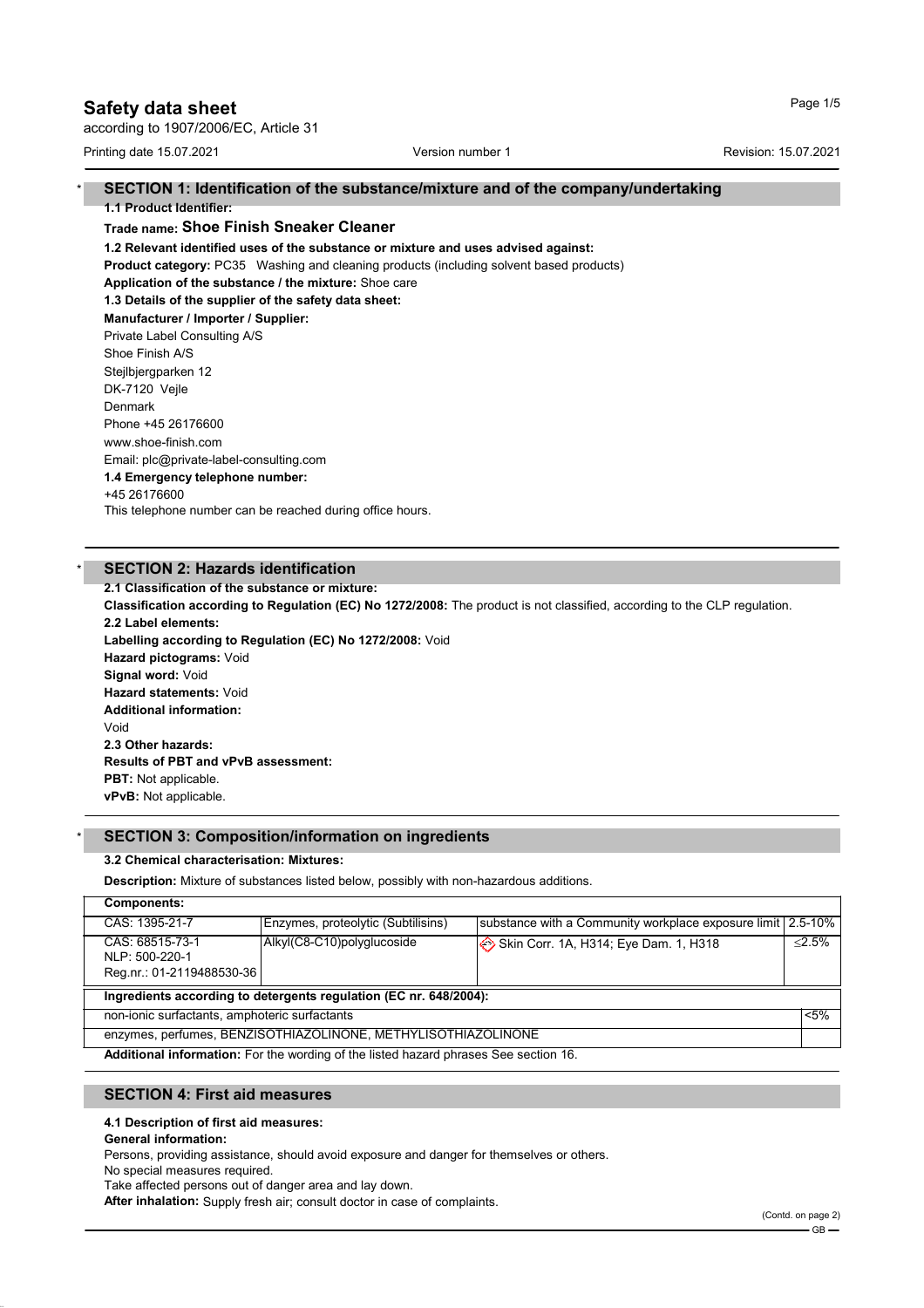according to 1907/2006/EC, Article 31 Printing

date 15.07.2021

Version number 1 **New York 1 Revision: 15.07.2021** 

**Trade name: Shoe Finish Sneaker Cleaner**

**After skin contact:** Rinse with warm water.

### **After eye contact:**

If possible, remove contact lenses.

Rinse opened eye for several minutes (at least 15 minutes) under running water. If symptoms persist, consult a doctor. **After ingestion:** Rinse mouth with plenty of water.

- **4.2 Most important symptoms and effects, both acute and delayed:** No further relevant information available.
- **4.3 Indication of any immediate medical attention and special treatment needed:** No further relevant information available.

# **SECTION 5: Firefighting measures**

**5.1 Extinguishing media:**

**Suitable extinguishing agents:**

All extinguishing media are possible.

Use fire extinguishing methods suitable to surrounding conditions.

**5.2 Special hazards arising from the substance or mixture:** No further relevant information available.

**5.3 Advice for firefighters:**

**Protective equipment:** Wear self-contained respiratory protective device.

**Additional information:** Cool endangered tanks with water spray.

# **SECTION 6: Accidental release measures**

**6.1 Personal precautions, protective equipment and emergency procedures:** Not required.

**6.2 Environmental precautions:** Do not allow to enter sewers/ surface or ground water.

**6.3 Methods and material for containment and cleaning up:**

Absorb with liquid-binding material (sand, diatomite, acid binders, universal binders, sawdust).

**6.4 Reference to other sections:**

See Section 7 for information on safe handling.

See Section 8 for information on personal protection equipment.

See Section 13 for disposal information.

# **SECTION 7: Handling and storage**

**7.1 Precautions for safe handling:** No special measures required. **Information about fire and explosion protection:** No special measures required.

**7.2 Conditions for safe storage, including any incompatibilities:** Storage must comply with the local regulations. **Storage:**

**Requirements to be met by storerooms and tanks:** No special requirements.

**Information about storage in one common storage facility:** Not required.

**Further information about storage conditions:** None.

**7.3 Specific end use(s):** No further relevant information available.

### \* **SECTION 8: Exposure controls/personal protection**

**Additional information about design of technical facilities:** No further data; see section 7.

**8.1 Control parameters:**

| Ingredients with limit values that require monitoring at the workplace:                                                         |  |  |
|---------------------------------------------------------------------------------------------------------------------------------|--|--|
| 1395-21-7 Enzymes, proteolytic (Subtilisins)                                                                                    |  |  |
| WEL (Great Britain) Long-term value: 0.00004 mg/m <sup>3</sup>                                                                  |  |  |
| Sen                                                                                                                             |  |  |
| <b>Additional information:</b> The lists valid during the making were used as basis.                                            |  |  |
| 8.2 Exposure controls                                                                                                           |  |  |
| Personal protective equipment:                                                                                                  |  |  |
| General protective and hygienic measures: The usual precautionary measures are to be adhered to when handling chemicals.        |  |  |
| <b>Respiratory protection: Not required.</b>                                                                                    |  |  |
| <b>Protection of hands:</b>                                                                                                     |  |  |
| In use, where the hands are in prolonged contact with the liquid, it is advisable to wear the waterproof gloves due to possible |  |  |
| softening of the skin by the water.                                                                                             |  |  |
| Use protective gloves to EN ISO 374-1                                                                                           |  |  |
| Only use chemical-protective gloves with CE-labelling of category III.                                                          |  |  |

Page 2/5

(Contd. of page 1)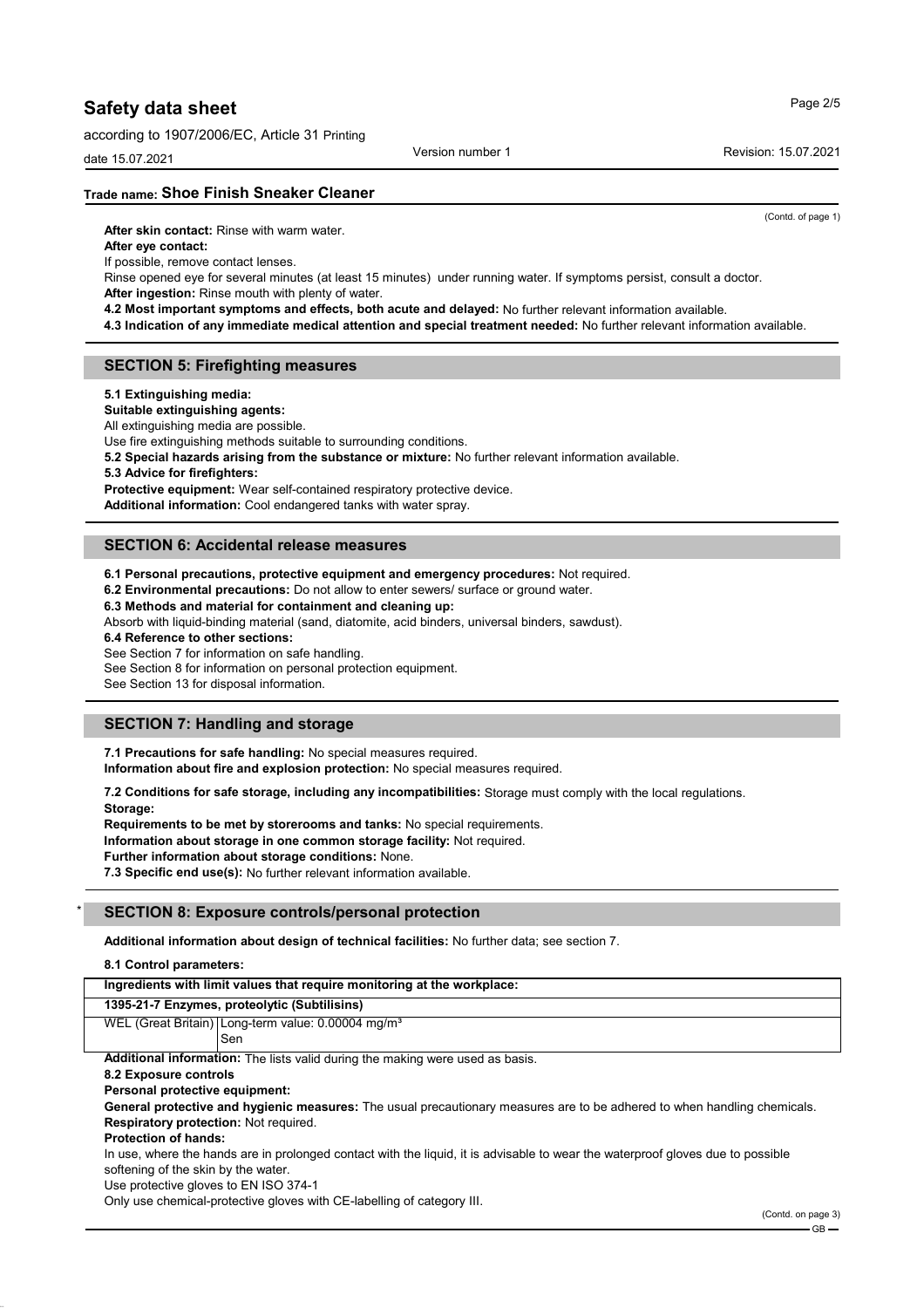according to 1907/2006/EC, Article 31 Printing date

15.07.2021

# **Trade name: Shoe Finish Sneaker Cleaner**

The glove material has to be impermeable and resistant to the product/ the substance/ the preparation.

# **Material of gloves:**

Standard gloves.

The selection of the suitable gloves does not only depend on the material, but also on further marks of quality and varies from manufacturer to manufacturer.

### **Penetration time of glove material:**

Not applicable.

The exact break through time has to be found out by the manufacturer of the protective gloves and has to be observed. **Eye protection:** Use safety glasses that meets the requirements of EN 166; latest versions.

**Body protection:** Protective work clothing

**Limitation and supervision of exposure into the environment:** Prevent spills from reaching surface waters or soil.

| <b>SECTION 9: Physical and chemical properties</b> |                                                            |  |  |
|----------------------------------------------------|------------------------------------------------------------|--|--|
| <b>General Information:</b><br>Appearance:         | 9.1 Information on basic physical and chemical properties: |  |  |
| Form:                                              | Liquid.                                                    |  |  |
| Colour:                                            | White                                                      |  |  |
| Odour:                                             | Characteristic                                             |  |  |
| Odour threshold:                                   | Not determined.                                            |  |  |
| pH-value at 20 °C:                                 | 5.7                                                        |  |  |
| Change in condition                                |                                                            |  |  |
| Melting point/freezing point:                      | Not determined.                                            |  |  |
| Initial boiling point and boiling range: 100 °C    |                                                            |  |  |
| Flash point:                                       | Not applicable.                                            |  |  |
| Flammability (solid, gas):                         | Not applicable.                                            |  |  |
| Ignition temperature:                              | Not determined                                             |  |  |
| <b>Decomposition temperature:</b>                  | Not determined.                                            |  |  |
| Auto-ignition temperature:                         | Product is not self-igniting.                              |  |  |
| <b>Explosive properties:</b>                       | Product does not present an explosion hazard.              |  |  |
| <b>Explosion limits:</b>                           |                                                            |  |  |
| Lower:                                             | Not determined.                                            |  |  |
| Upper:                                             | Not determined.                                            |  |  |
| Vapour pressure at 20 °C:                          | 23 hPa                                                     |  |  |
| Density at 20 °C:                                  | $1.01$ g/cm <sup>3</sup>                                   |  |  |
| <b>Relative density:</b>                           | Not determined.                                            |  |  |
| Vapour density:                                    | Not determined.                                            |  |  |
| <b>Evaporation rate:</b>                           | Not determined.                                            |  |  |
| Solubility in / Miscibility with:                  |                                                            |  |  |
| Water:                                             | Fully miscible.                                            |  |  |
| Partition coefficient: n-octanol/water:            | Not determined.                                            |  |  |
| <b>Viscosity:</b>                                  |                                                            |  |  |
| Dynamic:                                           | Not determined.                                            |  |  |
| Kinematic:                                         | Not determined.                                            |  |  |
| <b>Solvent content:</b>                            |                                                            |  |  |
| <b>Oxidizing properties:</b>                       | Does not contain oxidizing properties.                     |  |  |
| 9.2 Other information:                             | No further relevant information available.                 |  |  |

# **SECTION 10: Stability and reactivity**

**10.1 Reactivity:** No further relevant information available.

Version number 1 **Accord 1 Revision: 15.07.2021** 

(Contd. of page 2)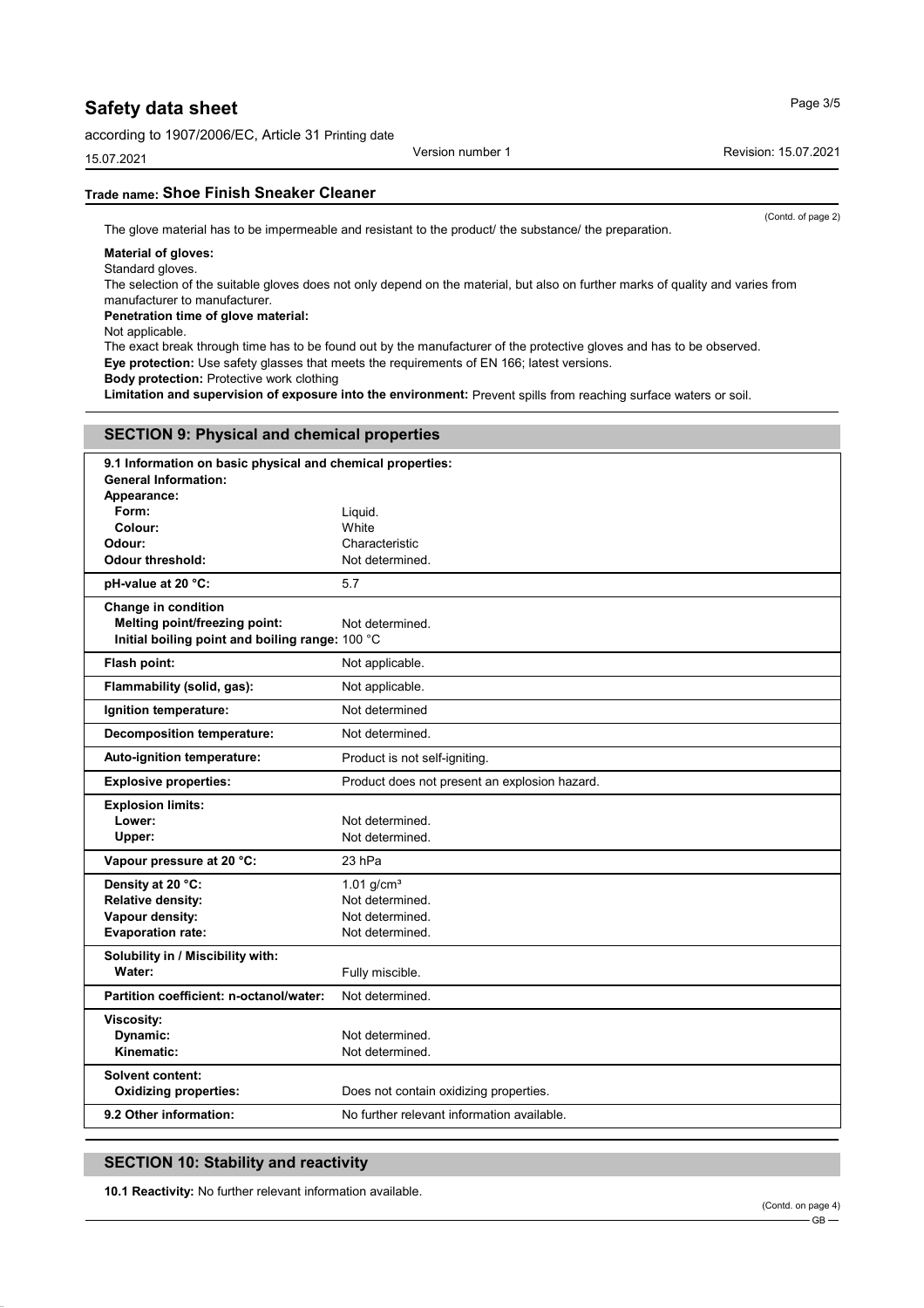according to 1907/2006/EC, Article 31 Printing

date 15.07.2021

# **Trade name: Shoe Finish Sneaker Cleaner**

**10.2 Chemical stability:**

**Thermal decomposition / conditions to be avoided:** No decomposition if used according to specifications.

**10.3 Possibility of hazardous reactions:** No dangerous reactions known.

- **10.4 Conditions to avoid:** No further relevant information available.
- **10.5 Incompatible materials:** No further relevant information available.
- **10.6 Hazardous decomposition products:** No dangerous decomposition products known.

# **SECTION 11: Toxicological information**

**11.1 Information on toxicological effects:**

**Acute toxicity:** Based on available data, the classification criteria are not met.

**Primary irritant effect: Skin corrosion/irritation:** Based on available data, the classification criteria are not met.

**Serious eye damage/irritation:** Based on available data, the classification criteria are not met.

**Respiratory or skin sensitization:** Based on available data, the classification criteria are not met.

#### **CMR effects (carcinogenic, mutagenic and reprotoxic):**

**Germ cell mutagenicity:** Based on available data, the classification criteria are not met.

**Carcinogenicity:** Based on available data, the classification criteria are not met.

**Reprotoxicity:** Based on available data, the classification criteria are not met.

**STOT-single exposure:** Based on available data, the classification criteria are not met.

**STOT-repeated exposure:** Based on available data, the classification criteria are not met.

**Aspiration hazard:** Based on available data, the classification criteria are not met.

# **SECTION 12: Ecological information**

#### **12.1 Toxicity:**

The product components are not classified as dangerous for the environment or the quantities are not relevant. Larger or frequent spills can be dangerous or harmful to the environment.

**Aquatic toxicity:** No further relevant information available.

**12.2 Persistence and degradability:** Easily biodegradable

**12.3 Bioaccumulative potential:** Bioaccumulation is not expected.

**12.4 Mobility in soil:** No further relevant information available.

**Additional ecological information:**

**General notes:** Water hazard class 1 (German Regulation) (Self-assessment): slightly hazardous for water

**12.5 Results of PBT and vPvB assessment:**

**PBT:** Not applicable.

**vPvB:** Not applicable.

**12.6 Other adverse effects:** No further relevant information available.

#### **SECTION 13: Disposal considerations**

#### **13.1 Waste treatment methods:**

**Recommendation:** Smaller quantities can be disposed of with household waste.

#### **Contaminated packaging:**

**Recommendation:** Disposal must be made according to official regulations.

## **SECTION 14: Transport information**

| 14.1 UN-Number:<br>ADR/RID/ADN, IMDG, IATA               | Void |                    |
|----------------------------------------------------------|------|--------------------|
| 14.2 UN proper shipping name:<br>ADR/RID/ADN, IMDG, IATA | Void |                    |
| 14.3 Transport hazard class(es):                         |      |                    |
| ADR/RID/ADN, IMDG, IATA<br>Class:                        | Void |                    |
|                                                          |      | (Contd. on page 5) |

# Page 4/5

Version number 1 **New York 1 Revision: 15.07.2021** 

(Contd. of page 3)